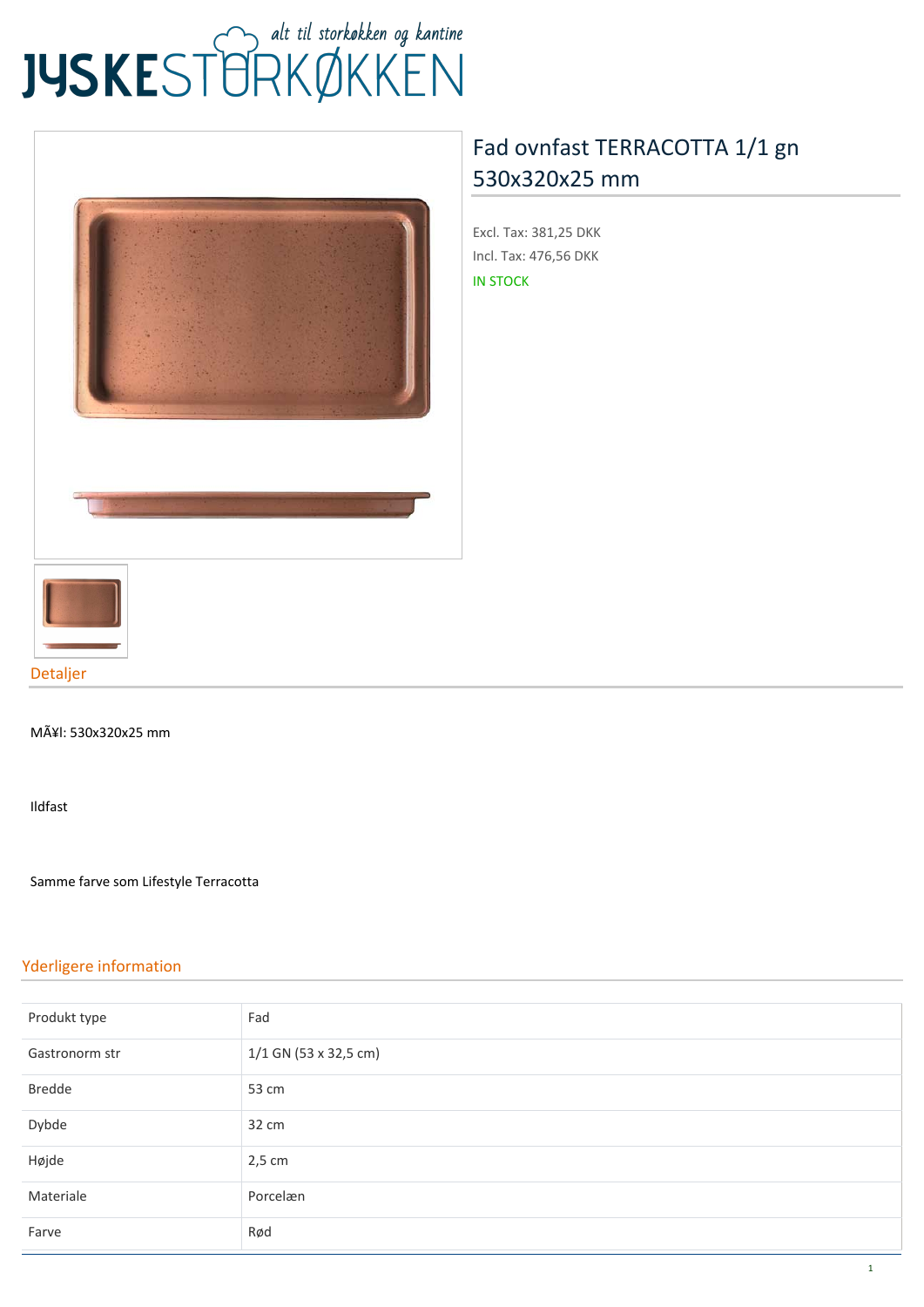| Serie | Lifestyle   |
|-------|-------------|
| Form  | Rektangulær |

### **Relaterede produkter**